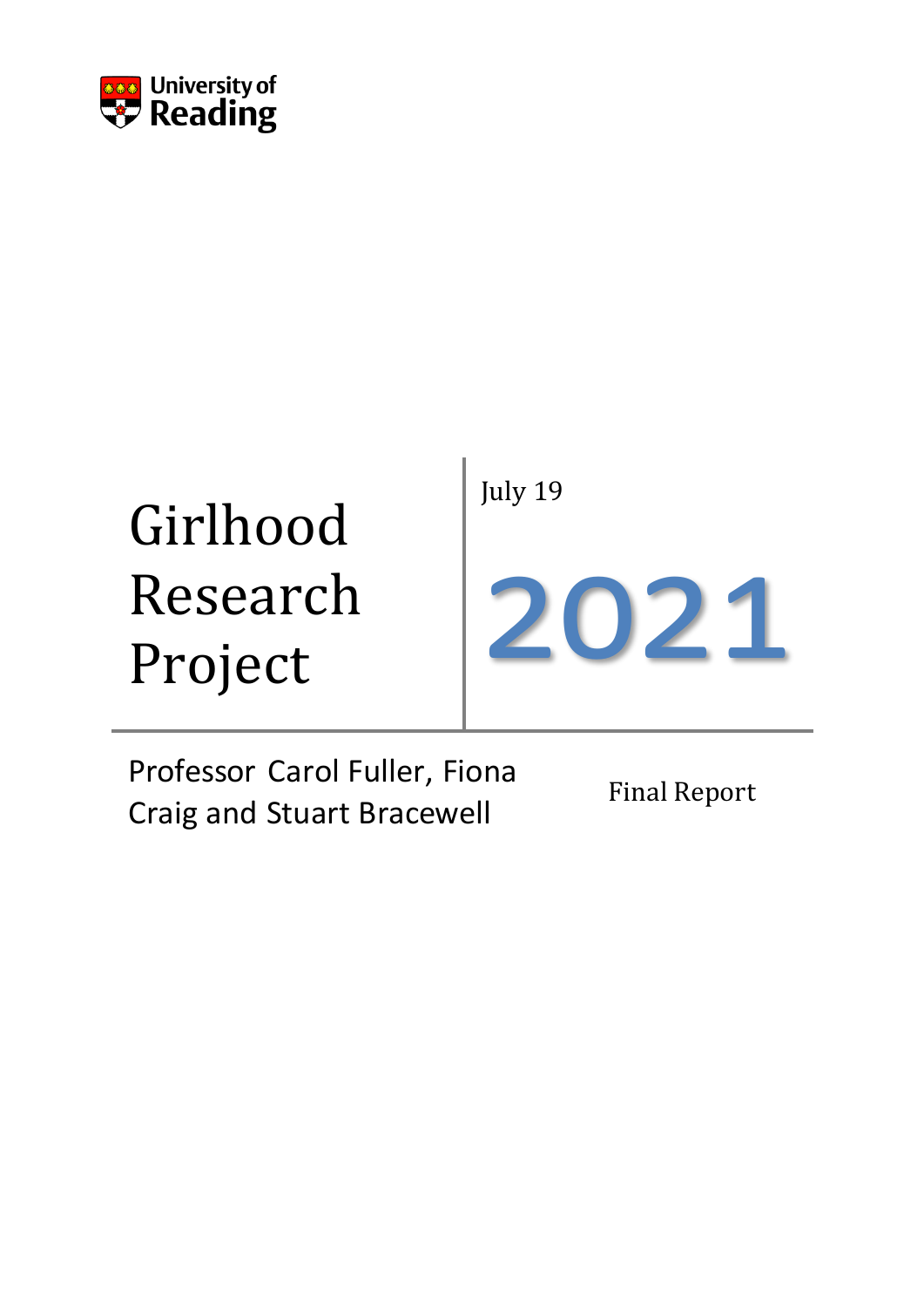# Girlhood Research

# **Introduction**

The Girlhood research project aimed to build on our previous research which looked at the impact of residential experiences on the confidence and examination success of a group of underachieving young people from socially disadvantaged backgrounds. This project sought to extend our understanding and evidence base by building and developing on this first project. As with the previous research, we focused on a group of young students from socially disadvantaged backgrounds and sought to explore how, and in what ways, outdoor residential experiences influenced and shaped a young person's sense of self, confidence, and ambition, as well as their attainment, with gender as an additional and interesting dimension to the study.

## **Aims and Objectives of the research**

For some students who are underachieving, the classroom can become a space that reinforces negative messages connected to learner identity. Thus, moving outside the traditional learning environment may be of relevance when considering the educational attainment of students from poorer socio-economic backgrounds and pertinent for practitioners who seek ways to promote attainment via Pupil Premium funding.

# **The key aims of the Girlhood research was to:**

- Offer evidence to support the value of learning outside of the classroom, by highlighting how these types of experiences are useful in developing positive outcomes within school and, in exam and attainment outcomes.
- In turn, offer evidence to highlight implications for both policy and practice in relation to considering the classroom as the primary site of learning.
- Extend our theoretical understanding of how and it what way outdoor residential experiences impact on educational outcomes, confidence, and selfefficacy as well as sense of self.
- To provide evidence of 'value for money' for schools and funders.

# **The objectives of this research are therefore:**

- To ensure that every young person from a socially disadvantaged background can have access to outdoor residential experiences.
- To embed residential outdoor experiences into the national curriculum to ensure these learning experiences are considered as essential and not enrichment.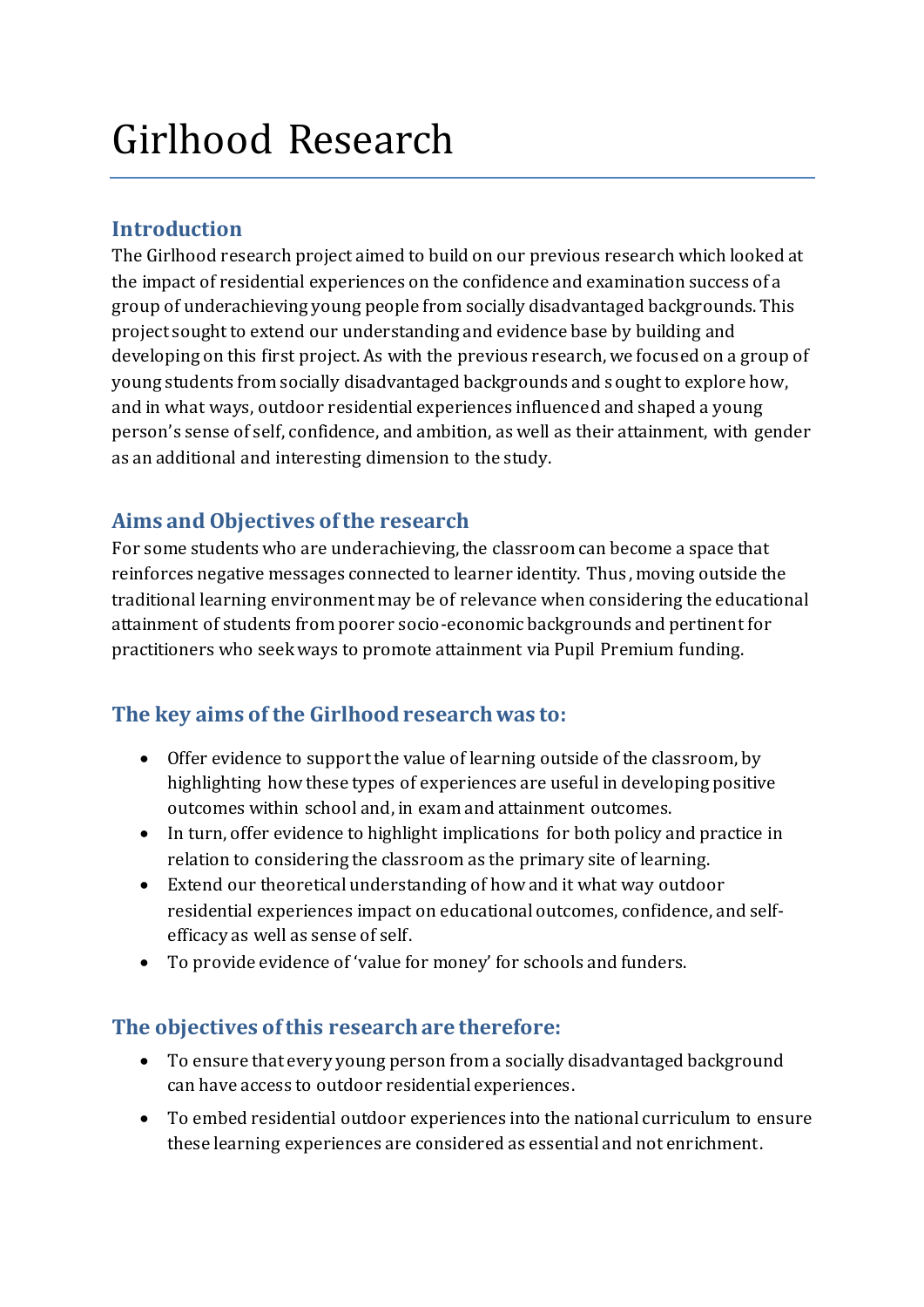• To ensure that every young person, regardless of background, can develop and to achieve their full potential.

### **Framework to the research**

Previous research by the principal researcher suggested that how a student identifies themselves as a learner, in terms of their confidence to achieve educationally and in terms of their future career ambitions, is key in explaining their educational aspirations and outcomes (Fuller 2009; 2014). This research found that attitudes towards education and future educational and career aspirations were not directly related to actual attainment or potential to attain but were the result of a student's own understanding of her chances of success. Sociologists (Beck, 1992; Bourdieu, 1984 and Goldthorpe 1997) have long argued that the process for developing confidence and belief in an ability to succeed, alongside the frameworks young people draw on to make these assessments, are complex and myriad. These ideas are like social cognitive theories of psychologists such as Bandura (e.g., 1995), for whom self-efficacy, i.e., the belief in one's ability to succeed in specific endeavours, is in part influenced by 'seeing people like themselves succeed' alongside '*mastery experiences*' (emphasis in the original), i.e., those that provide 'experience in overcoming obstacles through perseverant effort' (Bandura 1995:7).

Our previous research used these ideas to frame a three-year project which focused on two groups of year nine (age 14) to year eleven (age 16) students. The results of the study strongly suggested that the impact of the outdoor residential visits to Ufton had been positive in terms of students' confidence and efficacy and had resulted in a statistically significant impact on formal examination results in school, when compared to the examination results of the control group who did not take part in the study (Fuller et al, 2016). The Girlhood study was framed within these ideas, seeking to extend our understanding of this area further by tracking a larger group, over a longer period.

#### **Executive Summary**

Overall, attending Ufton made a significant difference to the lives of the girls that went there. The key area where benefit was observed are summarised below:

- This decisive shift in attitudes highlights the transformative potential in Ufton Court's interventions
- Confidence in education and its value improved over time.
- Confidence in ability to achieve aspirations improved over time.
- Almost all the girls felt they were able to better manage anxiety, deal with new and challenging situations and try things they have not done before with confidence.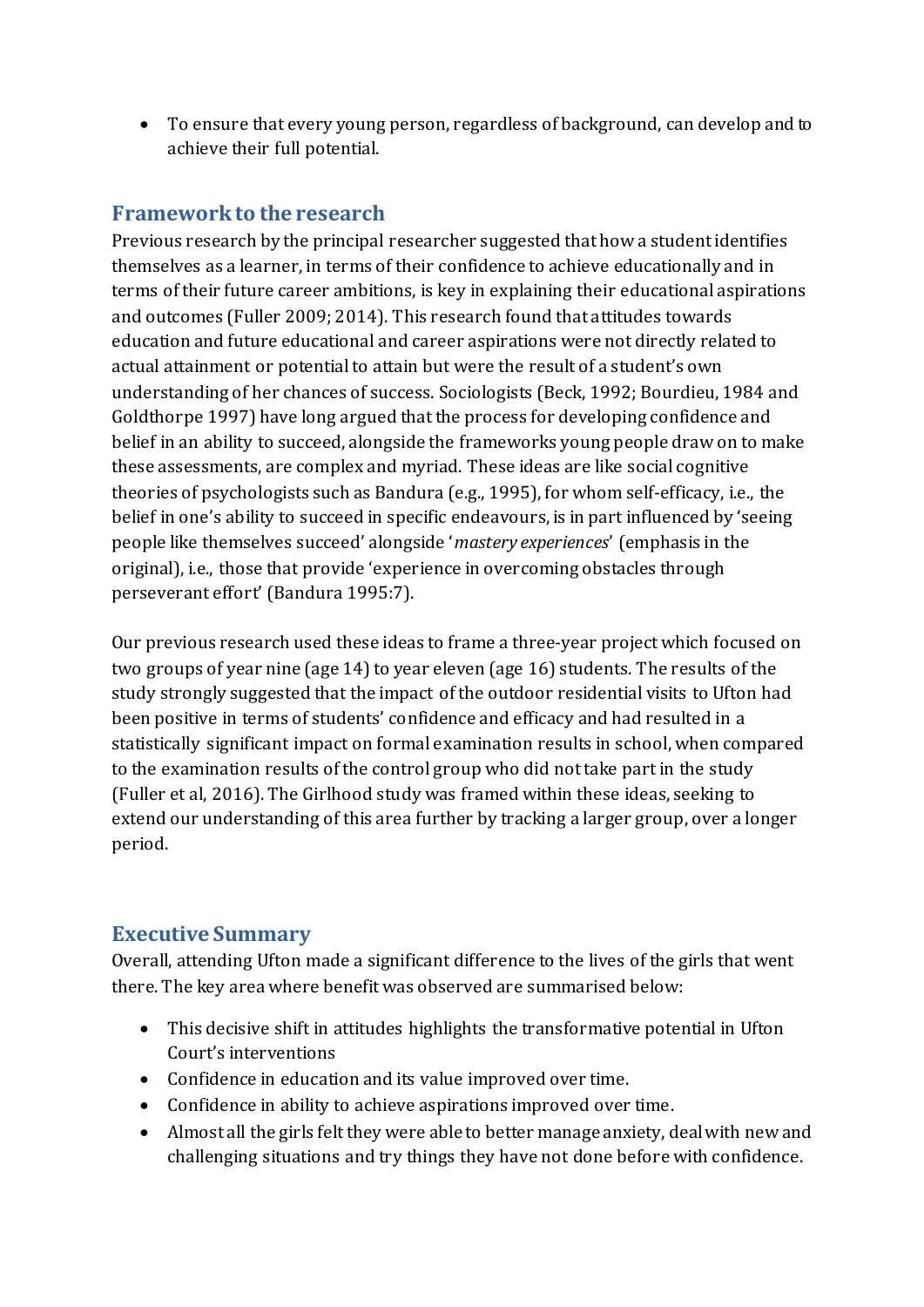- Efficacy measures evidenced a great deal of confidence in an ability to speak up for self, try things not done before, and self-care.
- Much more appreciation and confidence in being close to nature.
- Attending Ufton promoted feelings of freedom.
- Improving social relationships that result from spending time at Ufton resulted in much greater confidence.

#### **Methods**

The framework adopted for this research was primarily interpretative and situated within the paradigm of symbolic interactionism. As the research was interested in meaning making and the role that experiences and reflective understandings have on outcomes, exploring these through the eyes of the student was important. However, as educational attainment was also an important outcome of the research, a mixed research design was intended to be adopted, to permit a more comprehensive picture of the area of interest.

#### **Data collection**

Data was collected via videoed interviews, observations, and questionnaires.

#### **Ethics**

In carrying out this research, all University ethical guidelines are complied with and the research itself has been reviewed, following the procedures of the University Research Ethics Committee, and has been given a favourable ethical opinion for conduct. In this research, the key ethical guidelines relates primarily to the informed consent of all those taking part in the research and ensuring, that in reporting the findings, no real names are used.

#### **Sample**

Initially 30 girls in years 7 (age 12) were included in the study. The school from which the students are drawn was on Special Measures at the beginning of the project but as leadership changed, was removed from this status. The school is situated in a school that serves an area of high social deprivation. Girls included in the research were selected by their school as being those likely to benefit from the aims and objectives of the research.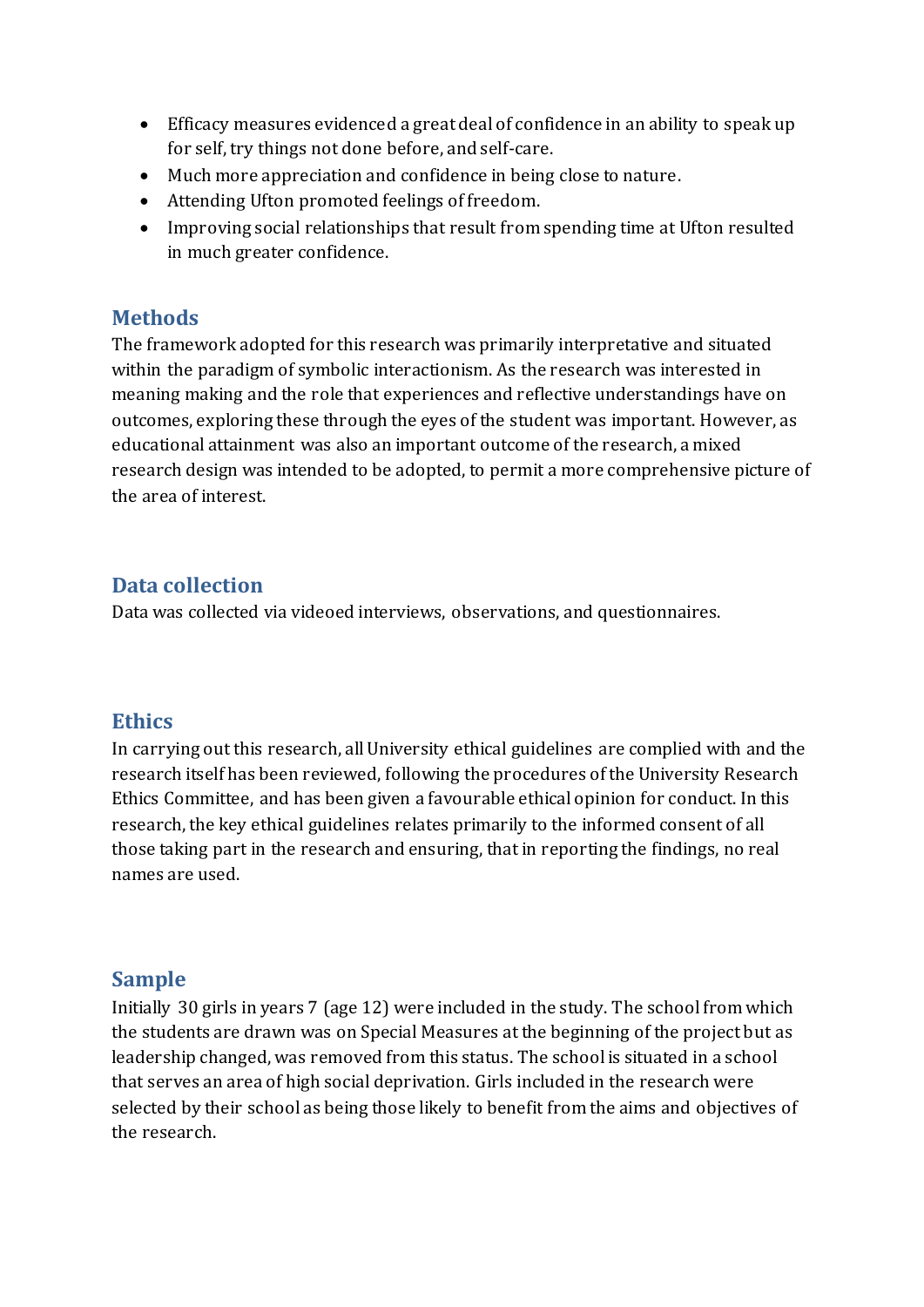| <b>Set</b> | % of sample   | % of total school |
|------------|---------------|-------------------|
|            |               | population        |
|            | $23\%$ (n=26) | $15\%$ (n=4)      |
| 2          | $22\% (25)$   | $20\%$ (5)        |
| 3          | 22% (25)      | $32\%$ (8)        |
| 4          | 18% (21)      | $28.5\%$ (6)      |
| 5          | 15% (17)      | $41\%$ (7)        |

The range of academic ability of the students was as follows:

From these we can see that the academic ability of the sample group is skewed towards the middle and low attainment levels. Information on ethnicity, FSM and SEN was not made available.

## **Challenges with sample**

With the change of leadership, staff, and natural attrition only a handful of the original year 7 students remained by year 11.

# **Questionnaires**

Base line data was collected via survey to capture initial aspirations, attitudes to school and general levels of confidence from all year 7 students. Data for students in the research group show some interesting patterns, some of which are highlighted below:

- Almost three quarters of students had no clear future plans and almost all girls were not confident in their ability to achieve educationally.
- In terms of confidence in school, almost three quarters of this group also did not feel confident to speak up in the classroom.
- In their first year of secondary school over a third of students did not feel they were treated fairly in school and over half do not believe their efforts were recognised by teachers. I
- Self-identity was also low with most girls believing they often got things wrong, with just over half expressing feelings of uselessness and dislike of self (30%). Over half of students expressed moderate to very low levels of confidence to live up to the expectations of their parents/carers, teachers, and friends, expressing more confidence in their ability to live up to the expectations of themselves.

Such low levels of confidence are both striking and significant and are also mirrored, in some degree, in relation to making new friends and speaking to new people. An overview of the videos supports the survey data, with body language and narrative suggestive of very low levels of aspiration, confidence, and future hope of some. Interestingly, whilst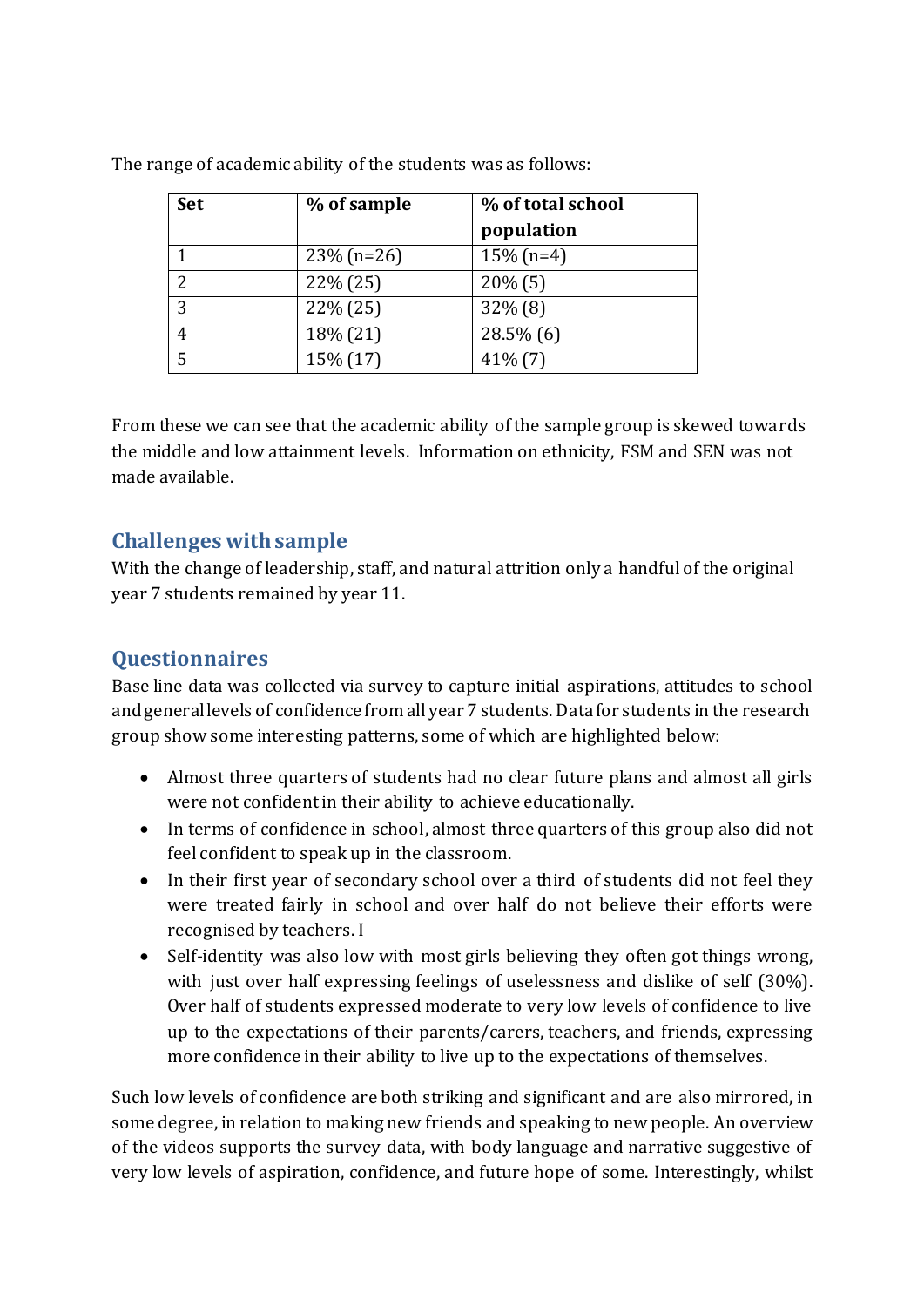still relatively young, avoidance of money worry and risk already feature strongly in future plans and hopes for the future.

#### **Observational Data**

Clear examples of collaborative working and problem solving was evident, in both structured and unstructured times. Perseverance and endeavour were also obvious, as well as reflection and negotiation. Interviews with the girls continued to highlight that Ufton was a place to 'switch off from it all', to relax and unwind and a place to challenge yourself. The idea that opinions mattered, voices were heard, and difference accepted was again emphasized. The benefits were often framed in opposition to their experiences of school. Thus, whilst the girls clearly knew they were learning whilst at Ufton, the experience was very much a positive one.

#### **Questionnaire data comparing year for year**

The data was collected via survey to capture the girls' changes in attitudes to school and general levels of confidence by year 10 – a typically challenging year given the emphasis on GCSE examinations. A few highlights from the survey this year are:

- Nearly all the girls expect to continue their post-compulsory education.
- All but one girl expected to achieve their ambitions and secure the future work they hoped to do.
- Two thirds of the girls believed they were doing as well as their peers in their studies, with the same number expecting to do well in their final exams.
- Almost all the girls felt they were able to manage anxiety, deal with new and challenging situations and try things they haven't done before with confidence.
- Interestingly, efficacy measures evidence a great deal of confidence in an ability to speak up for self, try things not done before, and self-care.
- Whilst all of the girls felt respected, data was much more mixed in terms of feeling part of a community and belonging within school or in relation to learning and experience in school more generally.

Year 10 is typically a very challenging year, with a heavy focus on exams, future choices, and puberty. The data from the survey suggested very positive trends in terms of selfconfidence, self-efficacy, and aspirations, encouraging within much more negative data for school experiences.

#### **Challenges with questionnaires**

It was not possible to get data in year 11 due to a lack of response from school.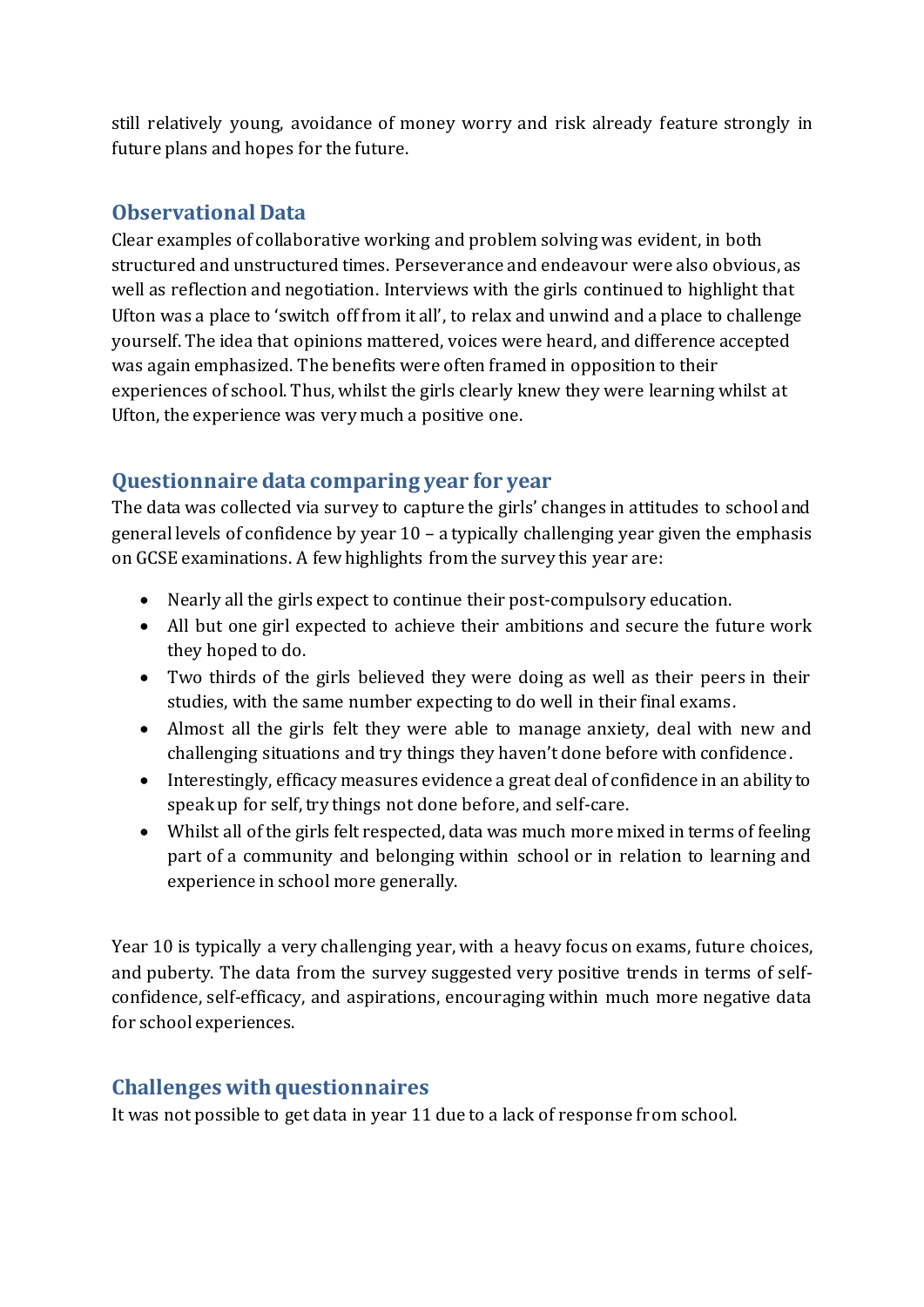#### **Video interviews**

Data was extracted from a series of 24 videos filmed at Ufton Court. 12 videos were filmed on each occasion featuring interviews with groups of between two and four girls. Most participants were interviewed in both sets of videos on their first and second visits to Ufton Court.

31 girls were interviewed in the first set of videos, 21 in the second. At least 15 participated in both waves of interviews (unfortunately lack of information about the names of 4 pupils in one of the first batch of interviews means that it is not possible to definitively identify them in the second set, so it is possible that the number of participants in both batches of interview is closer to 20).

These interviews ranged in duration from just over 3 minutes to 13 minutes long and were structured around a series of open-ended questions asked by the interviewer. In the first batch of interviews these questions covered how they were settling into Secondary School, their favourite subjects, what their aspirations were, how they felt others saw them, their worries and excitements about the future and what they felt about Ufton Court. The second set of interviews were also built around a series of questions covering similar themes; what makes a successful life? What do you need to be successful? How easy do you think you will find it to be successful? The importance of other people's support and how might their visits to Ufton Court help them to achieve these successes. In most cases these questions were asked in the same order, using the same phrasing, but there were exceptions to this.

The semi-structured interview strategy allowed for the gathering data largely within the same broad themes within and between each interview group but at the same time provided the flexibility for the students to extend the discussion in their own directions when they chose to.

Watching the videos, it has been possible to code the content thematically with a number of key themes emerging across the interviews. Some of these themes were introduced through the planned questions (education, employment for example) whilst others emerged more spontaneously (nature, independence for example).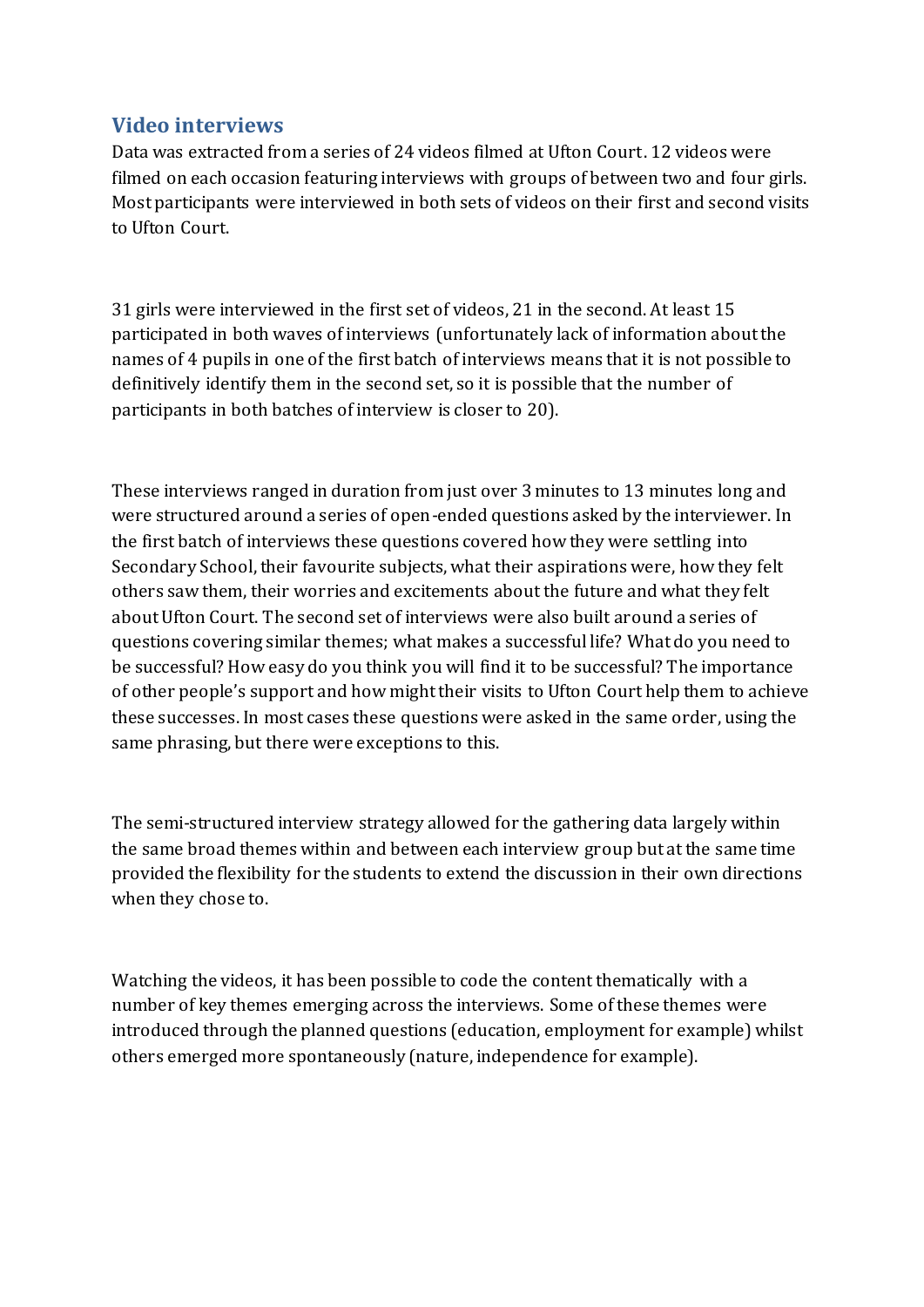

We found that engagement with the identified themes was appreciably more positive in the second set of interviews. This was also visible in the body language and demeanour of the pupils during the second set of interviews with fewer girls hiding behind their hands/hair and more confident, straighter postures and gaze in evidence.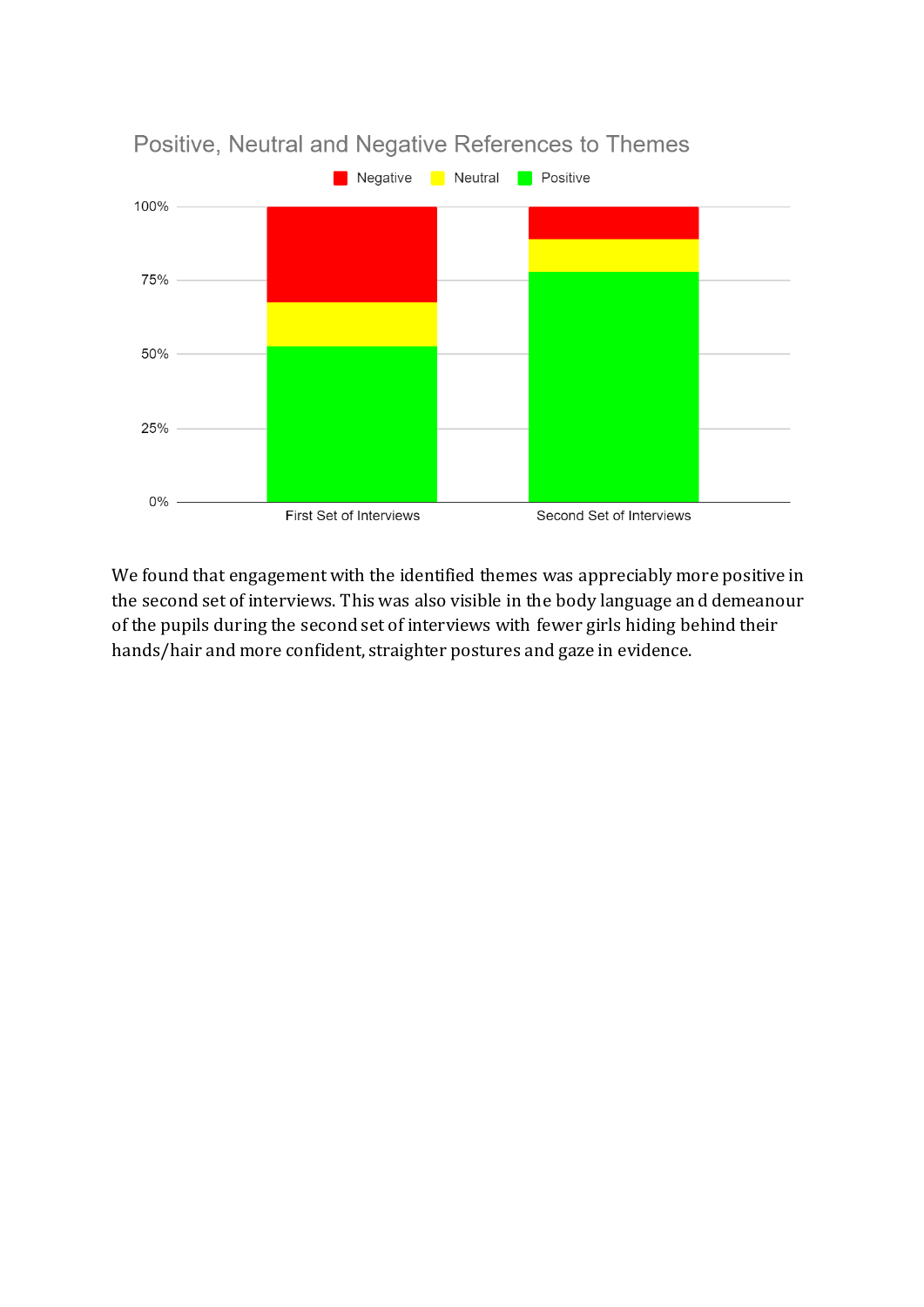## **First Batch of Interviews**



Positive, Neutral and Negative Mentions

# Second Batch of Interviews



Positive, Neutral and Negative Mentions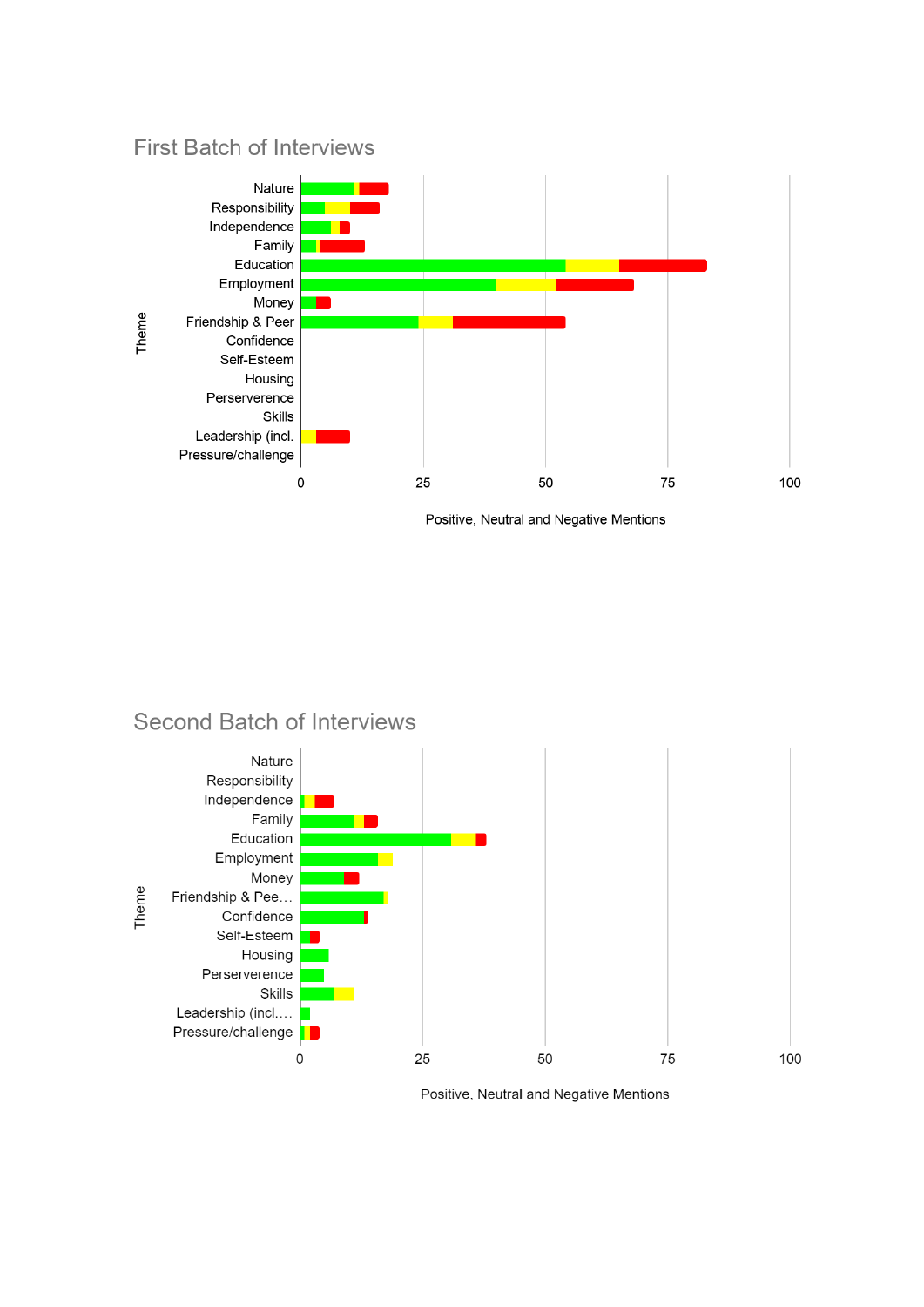The semi-structured nature of the interviews centred the girls' responses around the theme of the future and being undertaken within an education context (on a school trip, with peers and teachers from school) it is no surprise that **Education** was the most common theme identified across both sets of interviews. It was raised in both positive and negative lights, particularly in the first set of interviews where the pupils were discussing their start at Secondary School, one girl's downcast expression, drop o f the head and simple "No" in response to being asked if she was enjoying Year 7 being the clearest example of this. Negative responses to the theme of education could be seen in the first batch of videos with subjects disliked and this fed into some of the responses to questions about what the girls wanted to do or be in the future as the exchange below illustrates:

*Interviewer*: ...so not far from being a vet? *Pupil*: No, but I don't wanna to do Science… *Interviewer*. Hmm. *Pupil*:...or Maths.

Most responses, however, regarded education in a more positive light. Many girls talked of enjoying school subjects with Art and Drama emerging as clear favourites. One group of interviewees used this as an opportunity to speak enthusiastically about a Drama activity they had just undertaken at Ufton Court.

In the second set of interviews there was a widespread acceptance that education (and qualifications) was key to achieving goals and aspirations with many of the participants identifying "a good education" and especially "good GCSEs" in their answers to the question "What do you think makes a successful life?".

Similarly, having a "good job" was a common answer to the question of success in life. **Employment** was the second most identified theme after Education across both sets of interviews. It was viewed more positively in the second set of interviews, being recognised in every group as a component of a successful life. There was, however, little elaboration about what constituted a job beyond a few references to it paying well. This contrasts with the first set of interviews where more time was spent discussing specific potential careers and job options. However, work and jobs in general received a more mixed reaction in these first interviews with some job suggestions provoking negative reactions.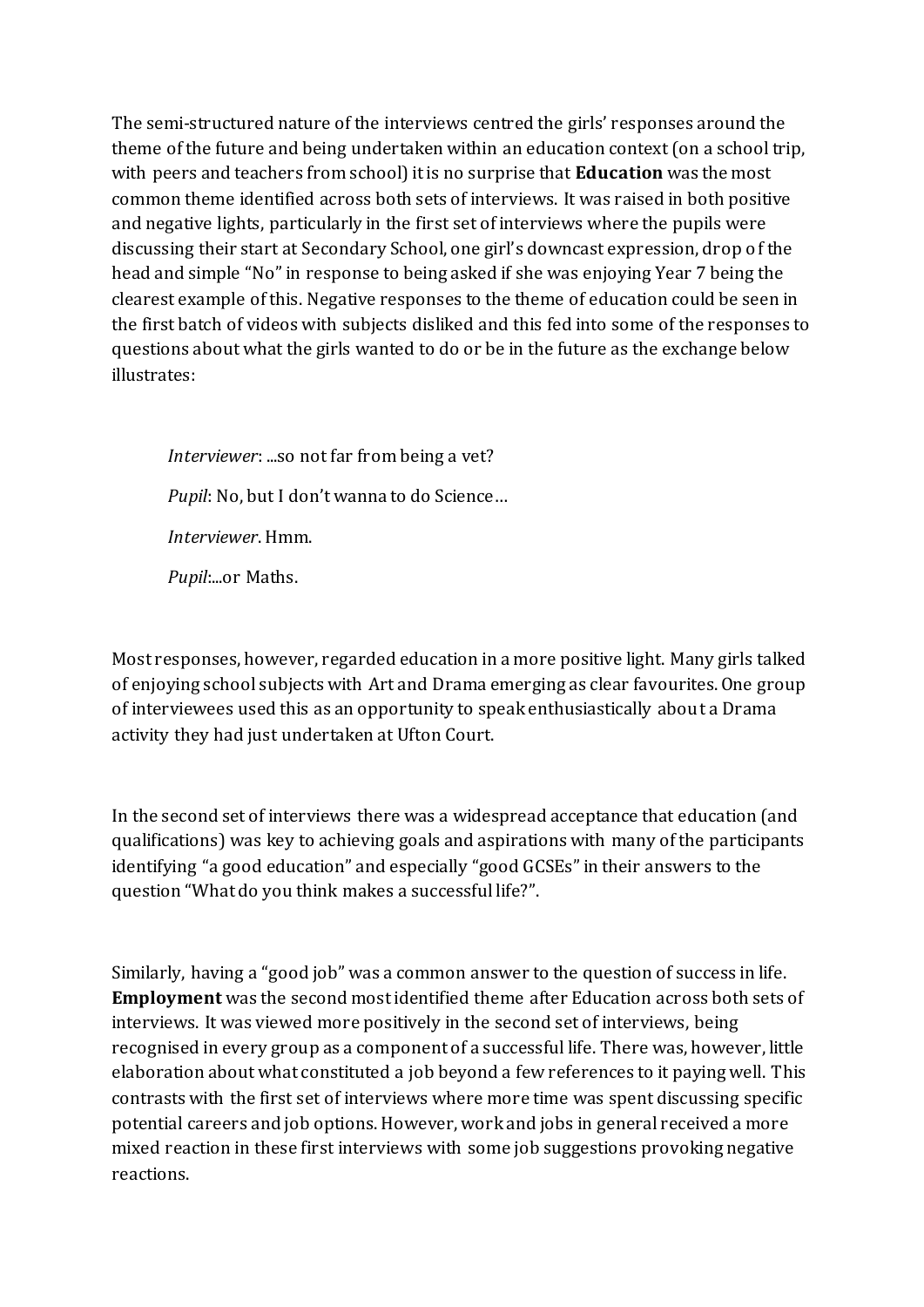*Pupil B*: She says she wants to be an astronaut [laughs]

*Pupil C*: No I don't!

*Interviewer*: Do you know who Tim Peake is?

*Pupil B*: No. [shakes head] Never heard of him.

*Interviewer*: He's an astronaut, he's an English astronaut in space at the moment

*Pupil A*: Well, yeah, but that stuff about him is just boring.

*Interviewer:* Really?

*Pupil A*: I find it boring, not interesting.

*Interviewer:* Going to space is boring?

*Pupil B*: [laughs and hold her head in hands]

*Pupil A*: Yeah,[laughs] it's boring.

After further laughter, fidgeting and questions about the recording of the interview, the girls elaborated:

*Pupil A*: It's just boring stuff about space. *Pupil C*: You just float about, that's all you do. *Pupil A*: I just find it boring. *Pupil B*:...and you can die.

A few moments later Pupil A stated that she didn't like Science, not for the only time in the interviews a dislike of a particular school subject is projected into the future to reject certain career paths.

In the second set of interviews, however, this rejection of career paths based on school subject preferences no longer emerged in the girls' comments. Jobs, or "good jobs", remained a key element identified as defining a successful life. It was still strongly linked to education, there was a persistent association between education - and good GCSE grades, in particular (Higher and Further Education were only mentioned by three interviewees) - and the ability to get a good job.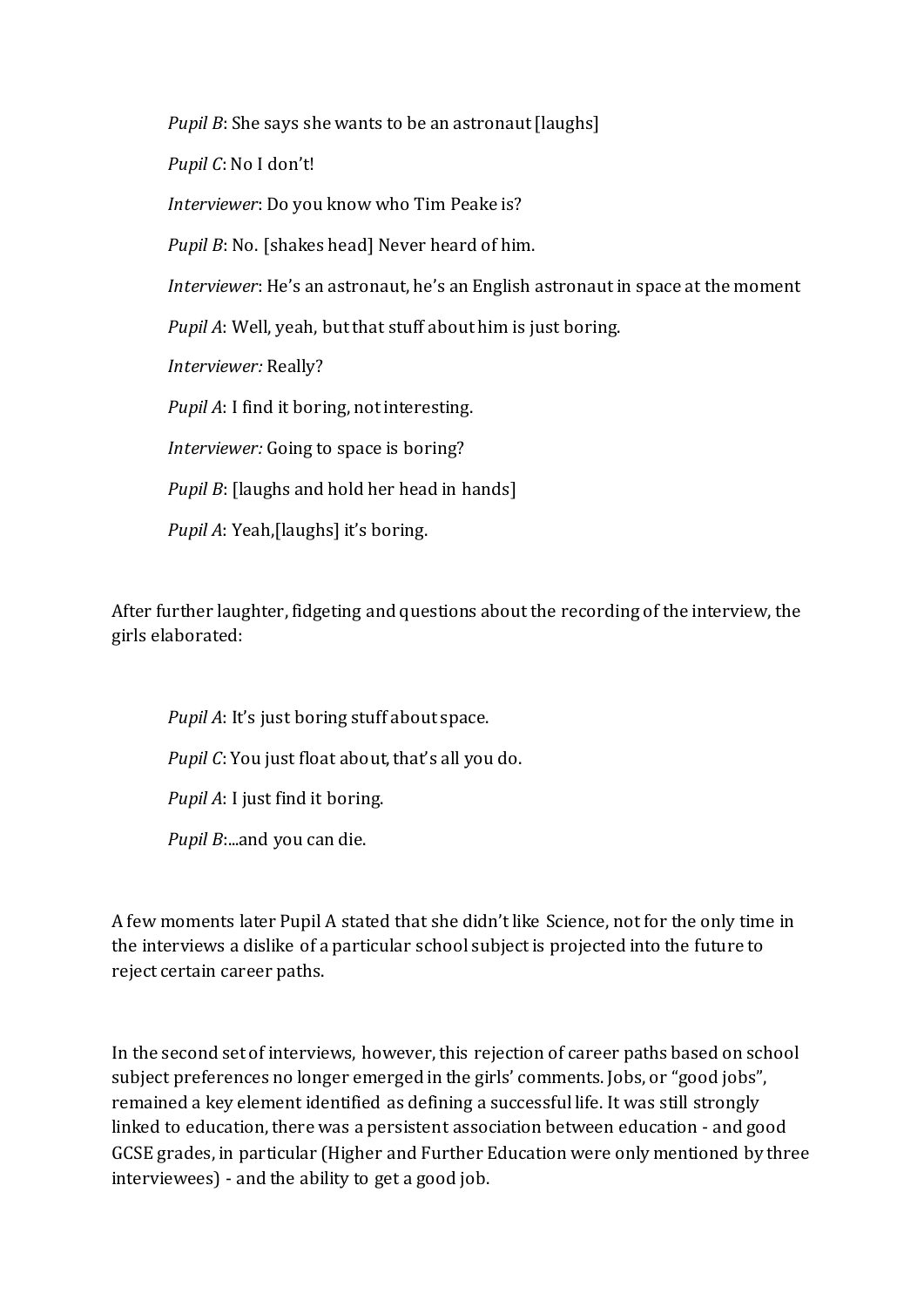Only one interviewee in the first set of videos raised **money** in response to the question about their aspirations, by the second set of interviewees this had become a more common concern - with it being raised in response to the question about successful lives in five of the groups. Money was, however, raised as a worry across both sets of interviews.

*Interviewer*: What's going to stop you being successful?

*Pupil A*: Paying all that money.

*Pupil B*: Like...if we...like...don't have that much money...like...it's gonna be harder.

By the second set of interviews **housing** had become an issue related to money and success. Whilst "moving out" had been mentioned by a couple of the pupils in the first interviews, having a house had become a common element of a successful life by the second visit to Ufton Court. This in turn linked to some of the worries about money mentioned above in the form of concerns about being able to "pay the bills" that some of the girls were raising.

In the first set of interviews the girls tended to focus on the novelty of being **closer to nature** than normal. Some of these initial reactions were mildly negative with several pupils bringing up their fear or dislike of spiders when asked about Ufton Court. During one interview the three girls spent over two and half minutes distracted by an earthworm.

*Pupil C*: There's a worm! *Pupil B*: Where? *Pupil C*: There! *Pupil B*: Where? *Interviewer*: Don't worry. He's alright there. *Pupil B*: [shrieks] Wriggle wriggle wriggle!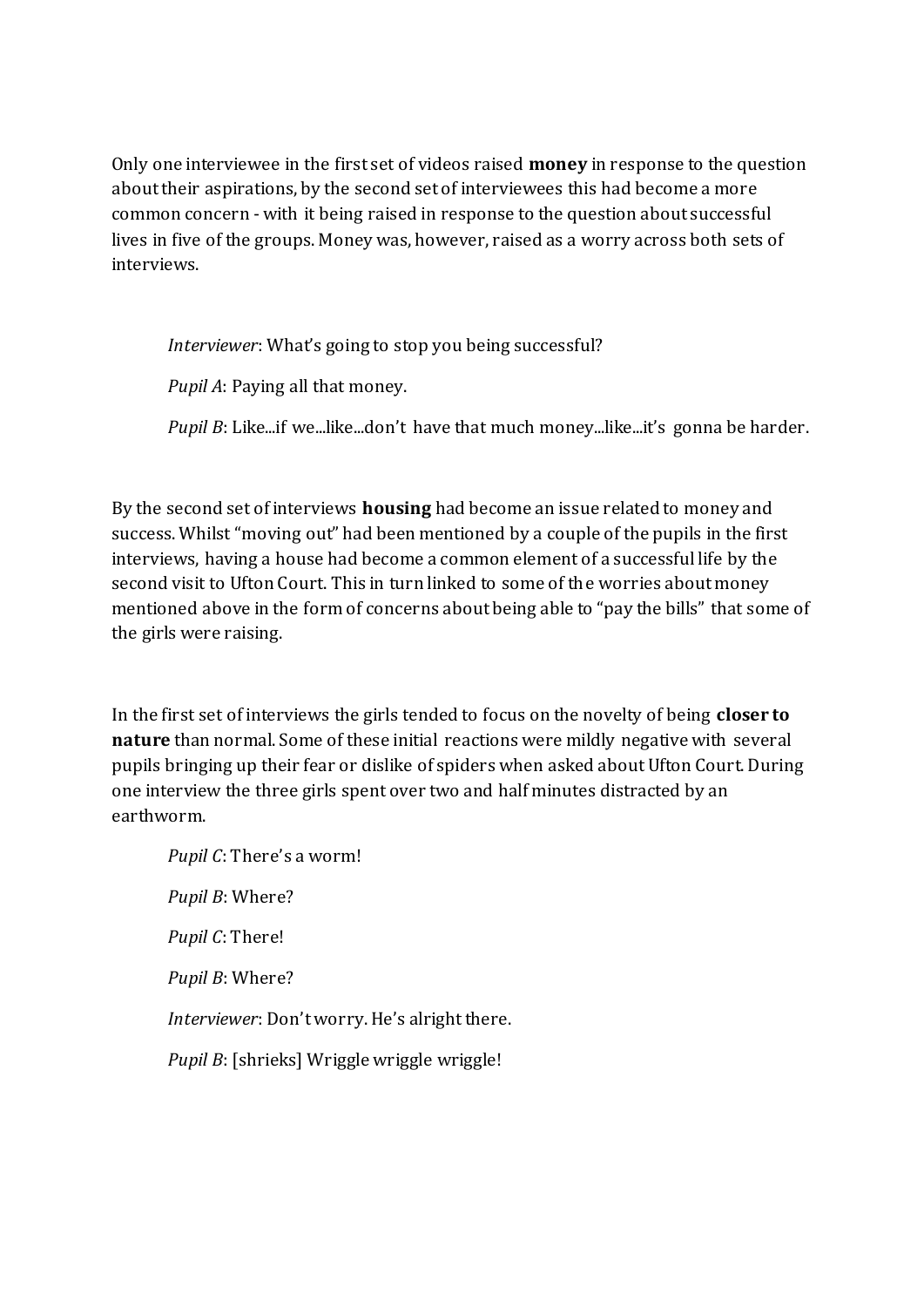Preoccupied by its presence the pupils scuffed their feet on the ground and kept their eyes firmly fixed on the worm's direction of travel. For other participants, however, the chance of being closer to nature was viewed more positively.

*Pupil C*: It's nice to ...like...get away from...like...roads and...like... cars and everything

*Pupil A*: Like...cities

Pupil C: Yeah...like towns and everything.

A few the girls made a link between being able to go for walks in the forest and a feeling of greater **freedom**.

**Social** and **Family Relationships** were also a major topic of discussion across all the interviews. When talking about both friends and family during the first batch of interviews these themes produced strong positive and negative views. Fears were expressed about leaving their families and about their family leaving them in the future. This degree of insecurity was underlined by the negative views expressed by some on the prospect of starting their own family or having children. Yet, by the second set of interviews, having a family was identified in most of the groups as part of a successful life and was viewed positively. Relationships with family and their influence on future aspirations and expectations were complex producing both positive and negative reactions alongside more nuanced remarks. A number of pupils identified family support as being important to achieve their goals. Others, however, noted that a lack of support may be an obstacle:

*Pupil C*: If they tell you that you can't do it, then you'll start to think that you won't be able to do it…

*Pupil B*: ...yeah, and you'll have a low self-esteem about yourself.

*Pupil A*: You'll be less confident with what you want to do with your life.

Some of the interviewees expressed similar feelings with a determined, yet at the same time somehow resigned, stance that they did not need other people's support and that they would just have to get on with it by themselves. Friends, peers, and social relationships were a major theme in both sets of interviews. Notably the first batch of videos contained equally positive and negative perspectives about friendships, whilst by the second set, this discussion had become almost entirely positive with several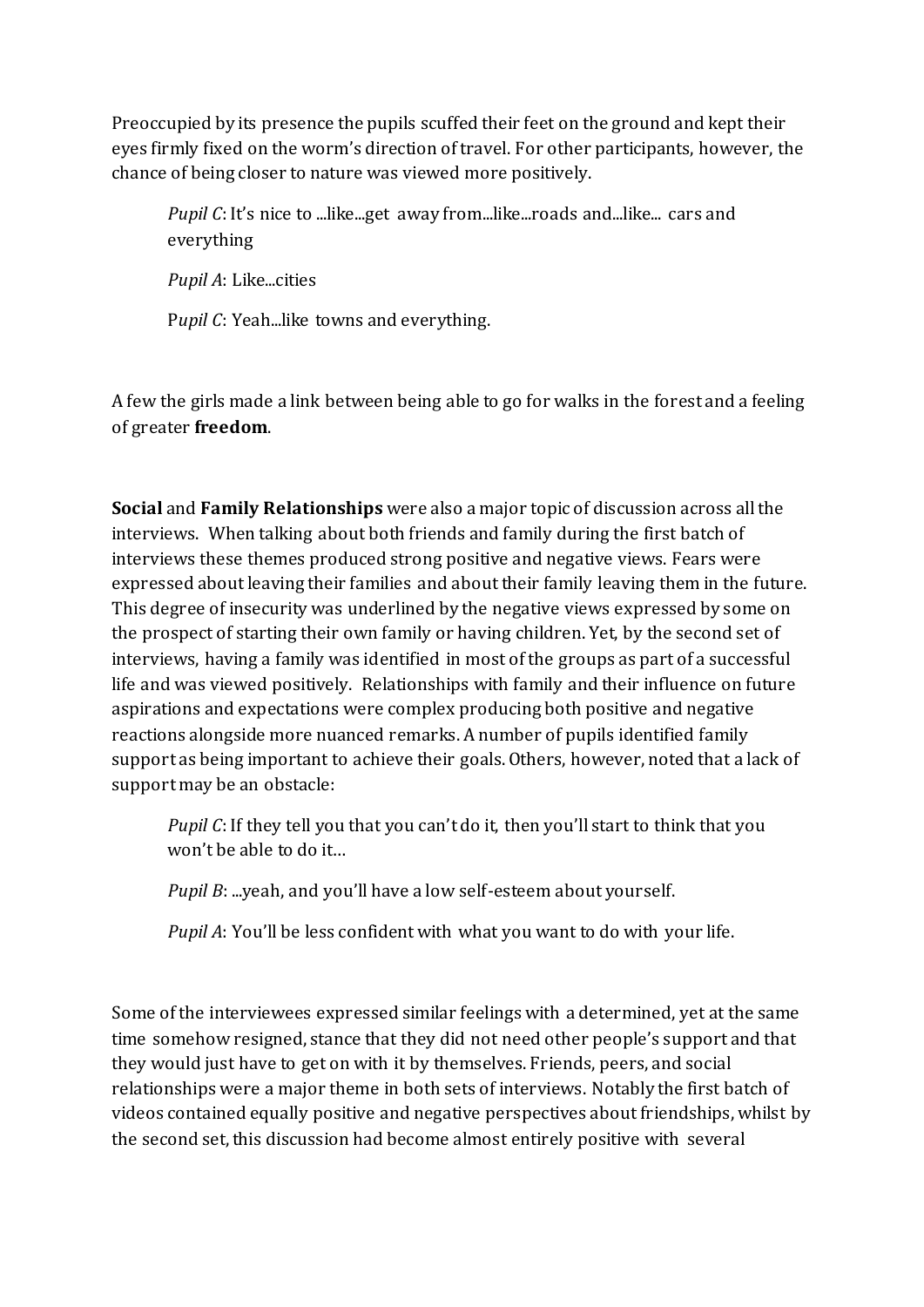students making links between social relationships and self-confidence. As we shall see below, this was often raised when discussing their experiences at Ufton Court.

**Confidence** and **Self-esteem** had become important themes for the interviewees by the second set of videos. Along with related qualities such as **resilience** and **independence**  these were topics of conversation in all the second batch of interviews. There was a universal recognition that these were necessary qualities for success and were frequently cited as potential obstacles to be overcome. Almost every group in the second set of interviews raised increased confidence as a way in which they thought Ufton Court helped them. A few the girls noted relationships and the support (or lack of it) from others as factors in shaping their self-esteem and confidence. This recognition illustrated a notable development from their views in the first set of interviews when asked how others would describe them. Whilst many of the responses took a negative view of themselves, one word that occurred repeatedly leaps out -"bossy". This was explicitly used ten times across the twelve interviews, and never positively. A couple of girls also mentioned that others saw them as "mouthy", again this was not viewed positively. In the second set of interviews, when reflecting upon their Ufton Court experiences several of the respondents raised the development of teamwork and leadership skills as a key benefit. This decisive shift in attitudes may point towards the transformative potential in Ufton Court's interventions.

#### **Summary**

At first glance, access to money is a major concern of the interviewees. Money, in and of itself, was raised on several occasions, as were themes closely related to the ability to access money such as having a good job and being able to afford housing and independence in life. Whilst Ufton Court is not able to alter the material circumstances within which these girls the ability to acquire economic capital, for example via employment, can be framed by the possession and accumulation of other forms of capital, in which Ufton Court *can* intervene.

Educational capital, in the form of credentials such as GCSEs, is one form of capital that can be exchanged via attaining the required qualifications to enter chosen career paths. We saw above how several the interviewees were already beginning to close off certain pathways due to a perceived "dislike" of school-based subjects such as Science. However, there was an almost unanimously positive take on the activities that were Ufton-based, with some respondents making links between these as more favoured school-based subjects such as Drama. The change of environment and context that Ufton Court offers was clearly building more positive relations/engagement with some school-based subjects. As one interviewee put it when noting that her experience at Ufton Court had opened her mind to new career paths: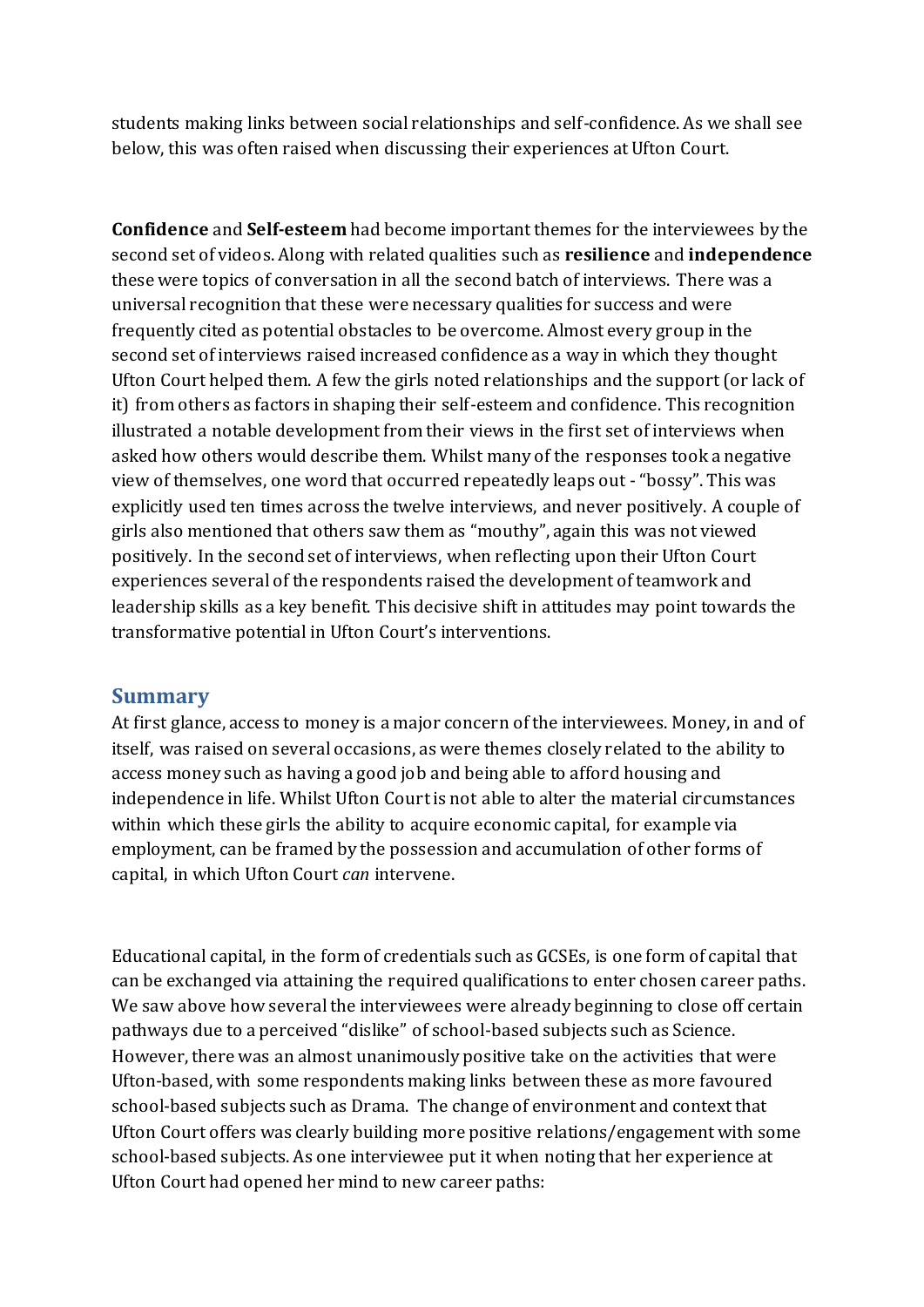Erm...it helps you...like…'cos Ufton Court, they have so many jobs you can do it'll help you...like...decide what job you wanna do.

Activities undertaken at Ufton Court were linked by the interviewees to the development of teamwork/leadership skills and in boosting their self-confidence. The more positive view on the role of social relationships exhibited by the girls by the second set of interviews, and the recognition of the opportunity Ufton Court was giving them to develop skills in this area, highlights the work that can be done in enabling participants to be better equipped for the acquisition of social capital. What at Ufton Court manifests in the chance to "make new friends" and "become more confident" has the potential to develop social capital in the form of "network sociality" [\(Savage, 2015\)](http://sciwheel.com/work/citation?ids=7644025&pre=&suf=&sa=0) and the ability to forge new social ties outside of their immediate circles. With these new, expanded, social ties further opportunities to acquire social, cultural, and economic capital may present themselves beyond those present within existing social circles and networks.

We saw in the first set of interviews how for several the girl's proximity to nature was a novelty. This novelty - the presence of insects, sleeping in a cabin etc. - assumed a more positive character in the later interviews with some of the girls seeing the chance to feel "free" in the spaces that nature provided. We also saw how the chance to learn new skills and try new things was valued by many of the pupils. These developing attitudes are a crucial disposition in the acquisition of cultural capital. Cultural capital, in the form of "tastes" and the ability to "appreciate" and engage with [\(Savage 2015\)](http://sciwheel.com/work/citation?ids=7644025&pre=&suf=&sa=0) diverse activities, in turn is displayed in the confidence and familiarity with which one navigates activities and spaces of different social status. This "ease" is a vital disposition for social mobility and for successfully journeying an ever more competitive world.

#### **Limitations:**

There are several factors which may account for some of the data we see, in addition to maturation and possible influences from puberty on levels of confidence. These are:

- It was not possible to get into school to carryout interviews.
- Changes in school priorities and staff changes were challenging in arranging visits and retaining the research sample group.
- Staff changes meant a lack of continuity and commitment to the project.
- Despite agreement and assurance, final exam data was not provided.
- We received a non-response to requests for year 11 survey data.